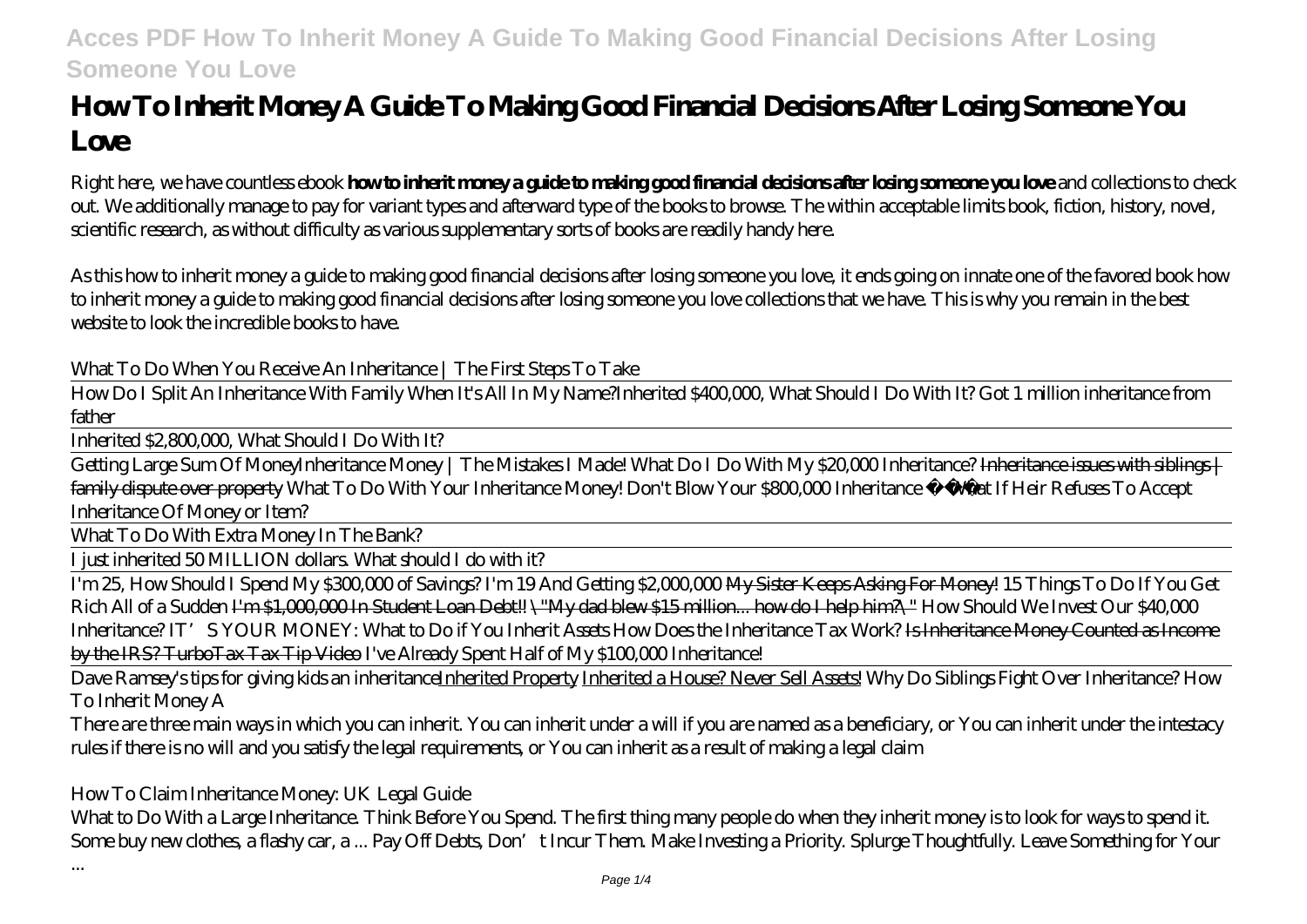### *What to Do With a Large Inheritance*

You can inherit money through what is known as intestate succession, the passing of the assets of a person who dies without a will. Finally, you can inherit money by being named as the beneficiary of trust (normally a family trust). Notify the attorney who is handling the will, estate or trust.

### *How to Claim Inherited Money | Legal Beagle*

What Happens If You Inherit the Money Before an IVA? If you inherit anything with monetary value before you have signed an IVA, the situation is different. You will not have to pay the inheritance amount to your IVA company because, at the time of receiving the inheritance sum, you were not in any agreement to pay it to your lenders.

### *IVA and Inheritance November 2020 - All You Need to Know ...*

What to do with inheritance money? Save or pay off the debts? If you have credit card or personal loan debts, it' snormally better to use your inheritance to pay these off than save. Pay off the mortgage or the other debts? Invest it or save? Pay into a pension or save it in a bank? Use a financial ...

### *What to do with inheritance money? - Money Advice Service*

"When you inherit money, or when you have a life-changing event, you're actually protected for six months up to  $\epsilon$  1 million a year in one savings account," Mr Lewis said.

### *Martin Lewis reveals what to do with inheritance money to ...*

If one dies, the other partner will automatically inherit the whole of the money. Property and money that the surviving partner inherits does not count as part of the estate of the person who has died when it is being valued for the intestacy rules. Example: Tom and Heather are married and own their flat jointly as beneficial joint tenants.

### *Who can inherit if there is no will – the rules of ...*

When you inherit a large sum of money, it can be an overwhelming task. Learn how to make the most of your inheritance with these 6 savings tips. Back to Stash Home

### *6 Best Things To Do With Inherited Money - Stash Learn*

The estate of the person who died usually pays Inheritance Tax. You may need to pay Inheritance Tax if the estate can't or doesn't pay it. You may need to pay Inheritance Tax on a gift the person...

### *Tax on property, money and shares you inherit - GOV.UK*

Christine Angell, a 61 year old lady from Cardiff had inherited large sums of money from her deceased brother and deceased partner. On 13 April 2012 she received £40,000, followed by another £20,000 then £15,000 a month later. In December the following year £50,000 was deposited in her account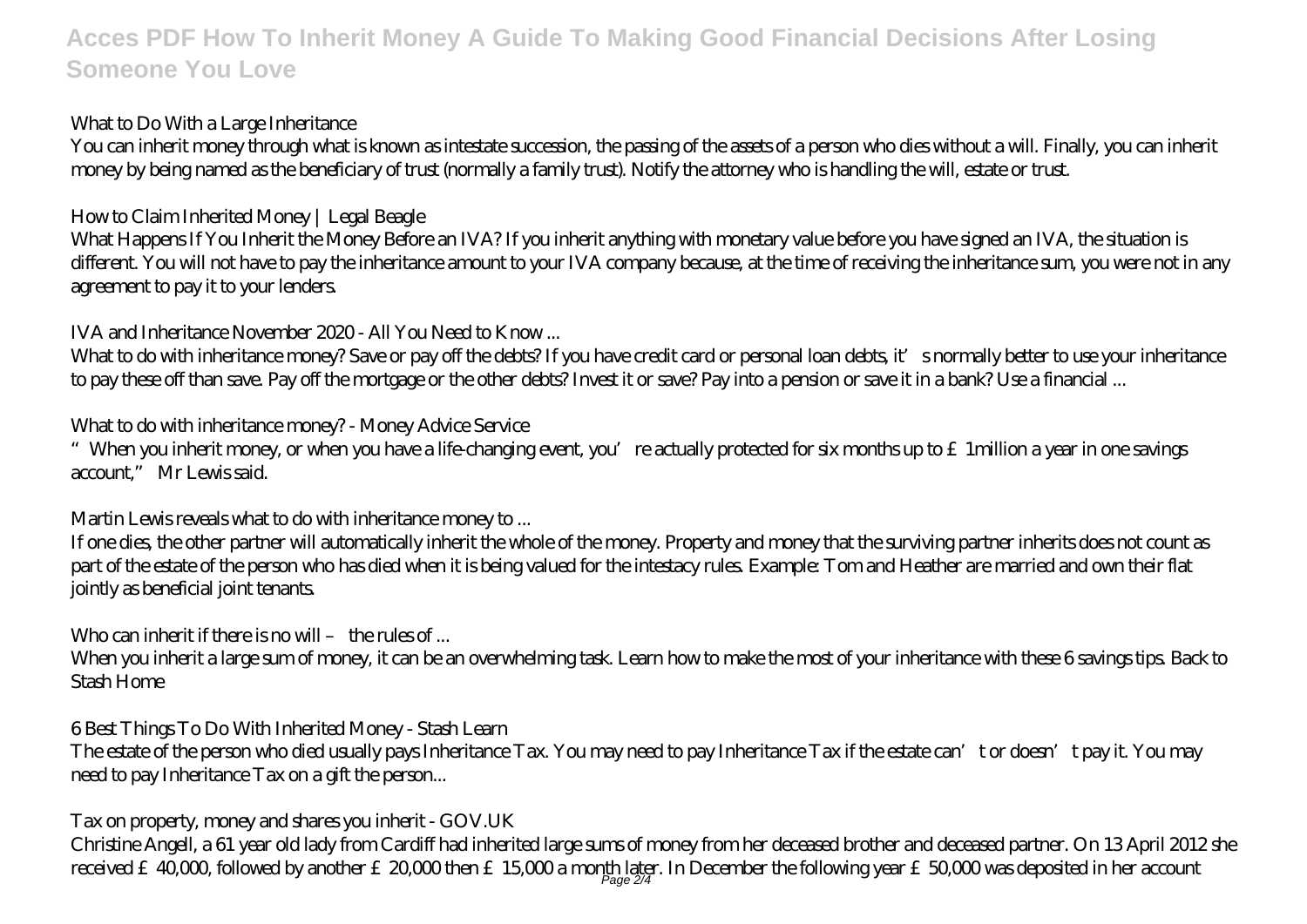followed by another  $£47,000$  over  $£170,000$  in ...

### *Inheriting money whilst on benefits - Bromleys Solicitors LLP*

If you received a lump sum of money, park the funds in a money market account for a few months. Take a deep breath. Take some time to mourn. And then, when you're ready, you can focus and develop a plan for your inheritance.

### *What to Do With an Inheritance | DaveRamsey.com*

You must report the money you inherit through a will or life insurance payout to both the Social Security Administration and your state's Department of Children and Family Services, according to Stewart. Failure to do so can result in steep penalties.

### *Do you have to pay back Medicaid if you inherit money?*

Martin Lewis: The Money Saving Expert offered advice on where to put an inheritance (Image: ITV) Mark explained to Martin that he currently had a poor credit score, but was eventually looking to ...

### *Martin Lewis explains what to do with inheritance money ...*

Putting money into a trust basically means you don't own it any longer – you're giving it to someone else (the trustee), to look after for the benefit of a third person (the beneficiary). As a result, it's a useful way to give money to a loved one without having to worry about it being subject to inheritance tax.

#### *How to gift money to your children without paying ...*

For the inheritance process to begin, a will must be submitted to probate. The probate court reviews the will, authorizes an executor and legally transfers assets to beneficiaries as outlined. Before the transfer, the executor will settle any of the deceased's remaining debts. How Inheritance Works When There Isn't a Will

### *How Does Inheritance Work and What Should You Expect?*

But if you give away some of your winnings and die within seven years they might be subject to inheritance tax. Other windfalls. If you've come into your money by selling an asset that has increased in value – shares, for example – you may have to pay capital gains tax (CGT).

### *Guide to Dealing With Windfalls & Inheritance | Nationwide*

Whether you have inherited money or received another kind of financial windfall, we offer comprehensive investment help and guidance that's right for you. Inheriting a retirement plan Inheriting under a will or revocable living trust

### *Inheritance: Options, Taxes, and Checklist | Charles Schwab*

The executor of the probate estate or the successor trustee must also file all necessary federal and state estate tax returns, inheritance tax returns, the decedent's final income tax returns, and estate or trust income tax returps. Of course, any taxes that are due must be paid in a timely manner to avoid